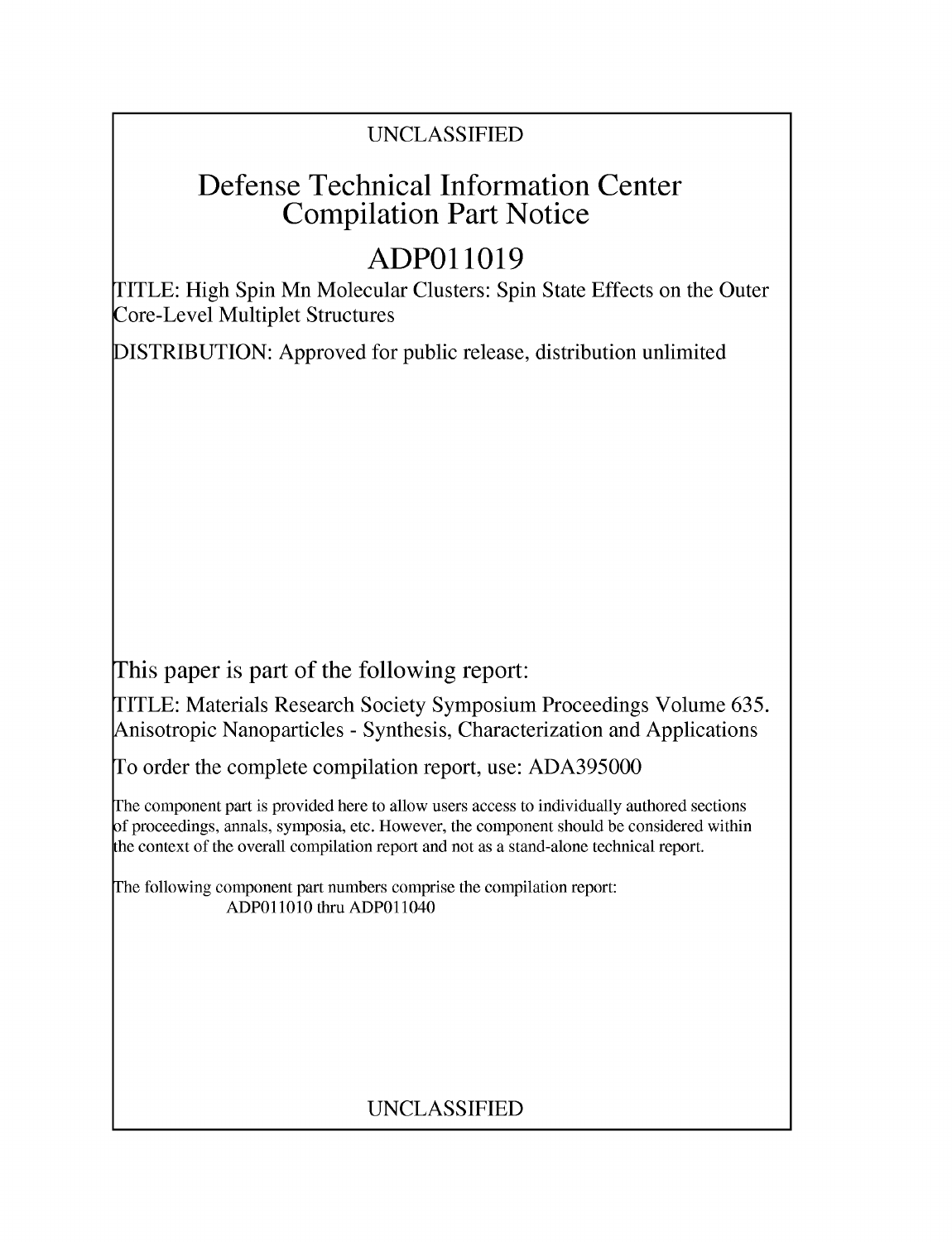## **HIGH SPIN** Mn **MOLECULAR CLUSTERS:** SPIN **STATE EFFECTS ON** THE OUTER CORE-LEVEL **MULTIPLET STRUCTURES**

A. J. NELSON<sup>\*</sup>, J. G. REYNOLDS<sup>\*</sup> and GEORGE CHRISTOU<sup>\*\*</sup> Lawrence Livermore National Laboratory, Livermore, CA 94550<br>\*\*Indiana University, Department of Chemistry, Bloomington, IN 47405

## ABSTRACT

Oxo-bridged manganese polynuclear complexes have applications in a variety of technologies, such as single-molecule nanomagnets, catalysis and photosynthetic redox chemistry. The reason that these types of compounds are capable of such important and varied technologies is thought to be because they possess ground states with large spin values. However, the electronic, structural and magnetochemical relationships are not well understood and need to be thoroughly investigated to adequately explain why Mn is such an integral part of so many useful processes. X-ray photoemission spectroscopy was used to study the Mn 3p, 3s and valence band electronic behavior as a function of Mn cluster structural properties, where the cluster size and nuclearity are systematically varied. Results show a chemical shift of the Mn 3p<sub>3/2,1/2</sub> spin-orbit pair related to the cluster size and nuclearity. Also, the Mn 3s <sup>7</sup>S and <sup>5</sup>S final state multiplet components shift since it involves the binding energy of a ligand valence electron. In addition, the branching ratio of the  ${}^{7}S.{}^{5}S$  states is related to the 3s-3d electron correlation. Specifically, in the **7S** state, the remaining 3s electron is well correlated with 3d electrons of parallel spin, while in the **5S** state the two spins are antiparallel. Changes in this electron correlation are clearly observed in the <sup>7</sup>S.<sup>5</sup>S branching ratio as a function of cluster size and ligand electronegativity.

# **INTRODUCTION**

Oxo-bridged manganese polynuclear complexes have proved useful in the development of single-molecule nanomagnets. [1,2] These molecules have a large ground state spin S and a large magnetic hysteresis comparable to that observed in hard magnets. This provides the possibility of molecular bistability, opening the way to store information at the molecular level.

Spin state effects can be examined by x-ray photoemission spectroscopy of outer corelevel multiplet structures. Previous photoemission studies on transition metal compounds reveal core-level multiplet structures that are best understood in terms of configuration-interaction (CI) calculations including intrashell electron correlation, charge-transfer and final-state screening.[3- 5] In addition, these multiplet structures are also strongly influenced by covalency and ligand coordination. [6,7]

The neutral Mn atom has a  $1s^2 2s^2 2p^6 3s^2 3p^6 3d^6$  configuration and a high-spin  $[3d^5 4s^2]$ configuration. In solids the (empty) 4s band lies 2 to 4 eV above the top of the  $3d^N$  band, depending on the ion. Photoelectron transitions are allowed between the initial state  $2p^63s^23p^63d^N$  (N = 3,4,5 for Mn<sup>+4</sup>, Mn<sup>+3</sup>, Mn<sup>+2</sup>, respectively) and a series of final states  $(2p^53d^N + p^4)$ **1).**

It has been shown that for Mn dihalides, the outer Mn 3s core-level final state configuration can be either  $3s3d^5$  or  $3s3d^6$ L depending on final state screening effects due to the ligand (3s and L indicate that there is one electron missing in the Mn 3s and the ligand valence state, respectively). Also, the 3s final state has <sup>7</sup>S and <sup>5</sup>S symmetry, e.g. the Mn<sup>2+</sup> initial state ( $3s<sup>2</sup>3p<sup>6</sup>3d<sup>5</sup>$ )<sup>6</sup>S has two possible final states,  $(3s<sup>1</sup>3p<sup>6</sup>3d<sup>5</sup>)<sup>7</sup>S$  or  $(3s<sup>1</sup>3p<sup>6</sup>3d<sup>5</sup>)<sup>5</sup>S$ . In the <sup>7</sup>S state, the remaining 3s electron is well correlated with 3d electrons of parallel spin, while in the <sup>5</sup>S state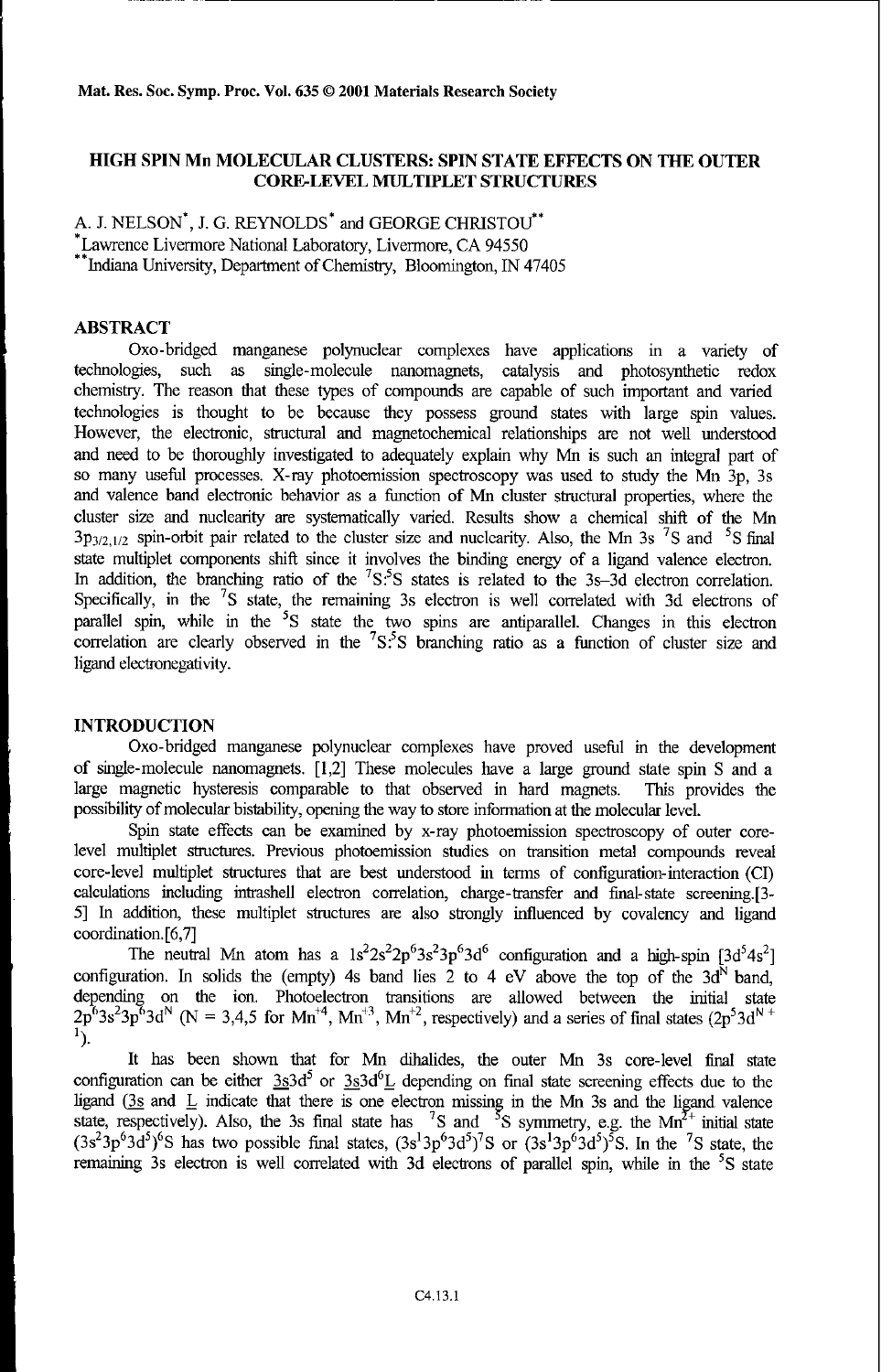the two spins are antiparallel. This electron correlation reduces the branching ratio of the **7S:'S** states. In addition, as the ligand electronegitivity decreases, charge-transfer satellites become important and the spin state purity is lost in the 3s spectra. The spectra become representative of mixed unscreened  $(3d^N)$  and locally screened  $(3d^{N+1})$  final states. Thus, we see that the 3s corelevel is polarized by the  $3d<sup>5</sup>$  shell.

This paper presents the results of a systematic study of the 3s and 3p core-level photoemission, and satellite structures for Mn oxo-bridged compounds. Outer core-level multiplet splitting was characterized as a function of Mn cluster size, nuclearity and ligand type. Interpretation of the 3p and 3s spectra is consistent with the configuration-interaction (Cl) model including intrashell electron correlation, charge-transfer and final-state screening.

#### EXPERIMENTAL

The manganese polynuclear complexes are characterized as having trapped-valence oxidation-state Mn cores bridged to various ligands. The Mn cores analyzed are  $\text{Mn}^{3+}$ ,  $\text{[Mn3O]}^{6+}$  $[Mn_4O_3]^7$ <sup>+</sup>,  $[Mn_4O_2]^8$ <sup>+</sup>, and  $[Mn_{12}O_{12}]^{16}$ <sup>+</sup>. The ligands are dibenzoylmethane (dbm), 2hydroxymethyl pyridine (hmp), picolinic acid (pie), pyridine (py), and 2-hydroxy-2,4,6 cycloheptatrienone (tropolone or TROP). Note that the ligands dbm, hmp and pie usually bind as anions while pyridine usually forms a neutral complex. The cation tetra-n-butylanmmonium (TBA) is used as a counter ion. These structures have high ground state spins as determined by oxidation state and topology of the polynuclear transition metal core.[8- 10]

ESCA experiments were performed on a Physical Electronics 5400 ESCA system using Mg K $\alpha$  radiation (1253.6 eV) and a hemispherical analyzer pass energy of 17.90 eV giving an overall energy resolution of 1.1 eV. All binding energies are referenced to the Fermi level of the analytical instrument as calibrated to the Au 4f peaks. Binding energies were further referenced to the C Is photoelectron line arising from adventitious carbon at 284.6 eV to account for charging effects.

### RESULTS AND DISCUSSION

Figure 1 shows the Mn 3s and 3p spectral regions for the manganese polynuclear complexes. As previously stated, the excitation energy was 1253.6 eV, and thus the positions and relative intensities of the Mn 3s and Mn 3p multiplets can be considered to be in the sudden limit approximation [1,2] with little coupling between the ion and the photoelectron. The figure shows a chemical shift of the Mn 3p<sub>3/2,1/2</sub> spin-orbit pair associated with the trapped-valence oxidation states. The unresolved 3p peaks are somewhat broadened. but a direct correspondence can be made between observed features in these spectra and those in the literature.[3] Specifically, the main 3p line represents the **7p** ionic final state and the higher binding energy shoulder represents the spin-orbit component  ${}^{5}P(1)$ . Final state screening effects in the core level spectra depends strongly on the electronegativity of the anions (dbm, hmp, and pic) and will affect the final state branching ratio. Specifically, note the variation of the quintet: septet  $(^{7}P;^{5}P)$  final state branching ratio as the Mn core size increases and becomes a  $[Mn_{12}O_{12}]^{16}$   $Mn^{11}Mn^{11}Mn^{11}$ trapped- valence oxidation-state. In addition, the covalency of the larger complexes increases manifesting itself as a drastically reduced 3p branching ratio.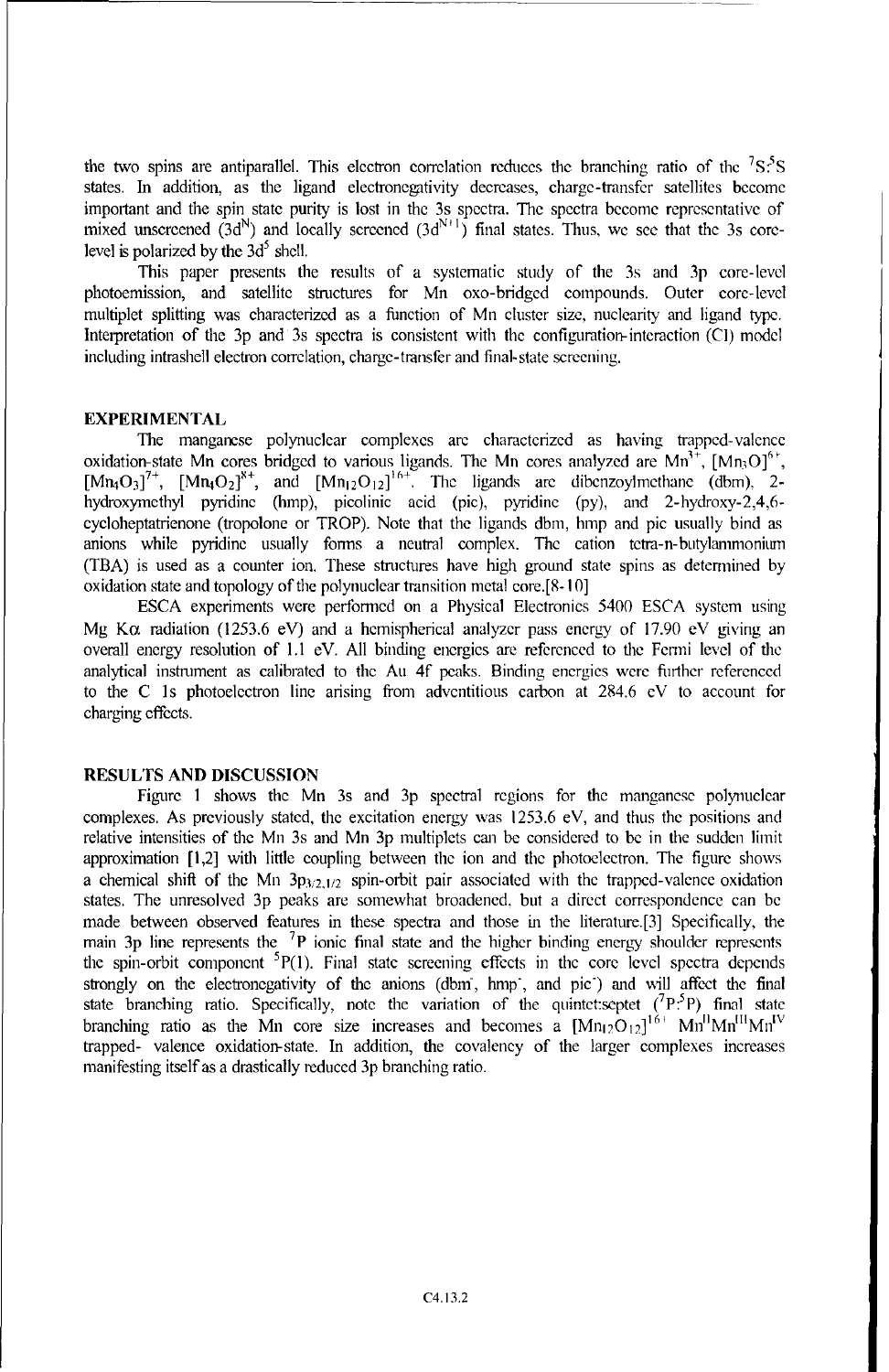

Figure 1. High-resolution XPS spectra of Mn 3p and 3s core levels for the Mn polynuclear complexes.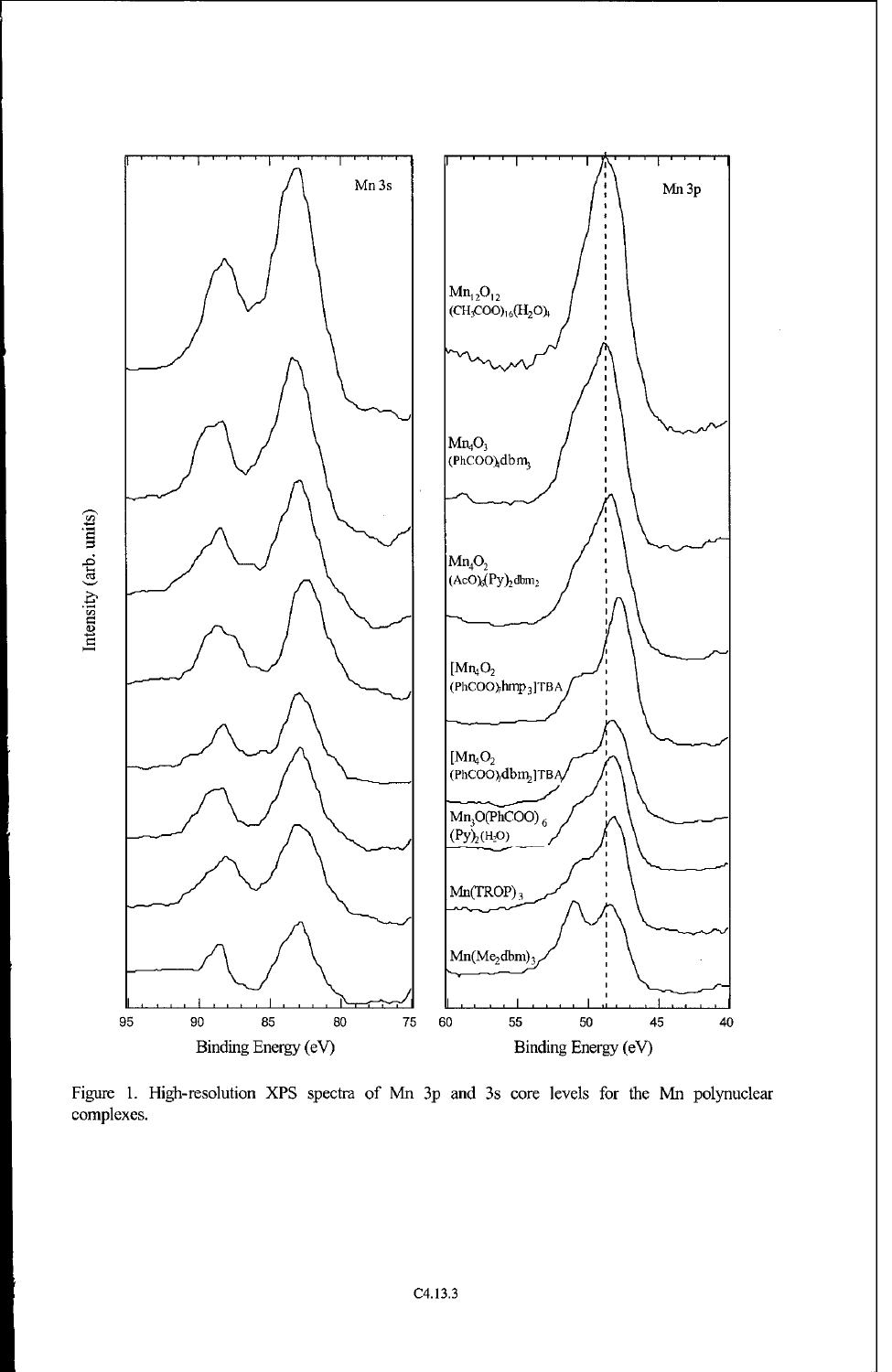The binding energy positions for the Mn  $3s$   $7s$  and  $5s$  multiplet components are summarized in Table **1.** Note that the Mn 3s multiplet splitting (AMn 3s) becomes smaller as the Mn trapped-valence oxidation state increases, consistent with published data.[3-5] Also note that the  ${}^{7}S$  and  ${}^{5}S$  multiplet components shift accordingly since they are correlated with charge transfer between the Mn  $d$ -states and ligand p-states. In addition, note that the FWHM of the <sup>5</sup>S multiplet component is affected by ligand chemistry consequently affecting the Mn 3s branching ratio. Specifically, as the ligand electronegativity decreases, charge-transfer from the ligand pstate to the **Mn** d-state causes the spin state purity to be lost in the 3s spectra. Thus, the branching ratio corresponding to  $S - 1/2$  and  $S + 1/2$  final states that principally reside on the p orbitals of the [ligand]- and the d orbitals of the [MnO]+ core, decreases. Note that the branching ratios for complexes with the dbm ligand are larger since the <sup>5</sup>S component is diminished indicating that the s and d electrons spins are mostly parallel.

| Sample                                                                                         | Mn $3p$ (eV)        |                        | Mn $3s$ (eV)          |                | FWHM <sup>a</sup> |               | $\Delta$ Mn 3s | Mn <sub>3s</sub>                       |
|------------------------------------------------------------------------------------------------|---------------------|------------------------|-----------------------|----------------|-------------------|---------------|----------------|----------------------------------------|
| [Mn oxidation state]                                                                           |                     |                        |                       |                |                   |               | (eV)           | <b>Branching</b><br>Ratio <sup>b</sup> |
|                                                                                                | $\tau_{\mathbf{P}}$ | 5p                     | $\frac{7}{5}$         | $\overline{S}$ | $\frac{7}{5}$     | $\frac{5}{5}$ |                |                                        |
| $Mn(Me_2dbm_3)$<br>$[Mn^{III}]$                                                                | 48.4                | 50.9<br>$\Delta = 2.5$ | 82.<br>7              | 88.4           | 3.0               | 1.5           | 5.7            | 4.4                                    |
| $Mn(TROP)$ <sub>3</sub><br>$[Mn^{\rm HI}]$                                                     | 48.2                | 50.2<br>$\Delta = 2.0$ | 82.<br>7              | 88.0           | 3.5               | 3.2           | 5.3            | 1.8                                    |
| $[Mn_3O(PhCOO)_6]$<br>$(Py)_{2}(H_{2}O)$ ]<br>[Mn <sup>II</sup> , 2Mn <sup>III</sup> ]         | 48.2                | 50.5<br>$\Delta = 2.3$ | 82.<br>8              | 88.6           | 3.2               | 2.8           | 5.8            | 2.2                                    |
| $[Mn_4O_2(PhCOO)_7db$<br>$m2$ TBA<br>[Mn <sup>III</sup> ]                                      | 48.2                | 50.4<br>$\Delta = 2.2$ | 82.<br>9              | 88.2           | 2.8               | 2.0           | 5.3            | 2.4                                    |
| $[Mn_4O_2(PhCOO)$ <sub>7</sub> hm<br>$p3$ TBA<br>[Mn <sup>III</sup> ]                          | 47.7                | 50.2<br>$\Delta = 2.5$ | 82.<br>4              | 88.4           | 3.0               | 3.2           | 6.0            | 1.8                                    |
| $[Mn_4O_2(AcO)_6]$<br>$(Py)$ <sub>2</sub> dbm <sub>2</sub> ]<br>$[Mn^{III}]$                   | 48.3                | 50.6<br>$\Delta = 2.3$ | 82.<br>8              | 88.4           | 3.5               | 3.0           | 5.6            | 2.2                                    |
| $[Mn_4O_3(PhCOO)_4db$<br>m <sub>3</sub><br>$[3Mn^{III}, Mn^{IV}]$                              | 48.7                | 50.8<br>$\Delta = 2.1$ | 83.<br>$\overline{2}$ | 88.5           | $\overline{3.2}$  | 3.0           | 5.3            | 2.1                                    |
| $[Mn_{12}O_{12}]$<br>$(CH_3COO)_{16}$<br>(H <sub>2</sub> O) <sub>4</sub><br>$[MnH, MnH, MnIV]$ | 48.7                |                        | 83.<br>1              | 88.2           | 3.8               | 4.8           | 5.1            | 1.4                                    |

Table **I.** Summary of the Mn **3p** and 3s Photoelectron Results for Manganese Polynuclear Complexes.

a) Full width half-maximum of Mn 3s peaks in eV.

b) The branching ratio of the Mn 3s peaks are based the area ratio of the  ${}^{7}S.{}^{5}S$  states

Figure 2 graphically summarizes the Mn cluster oxidation state versus Mn 3s multiplet splitting for the Mn polynuclear complexes. The multiplet splitting for these ligands is an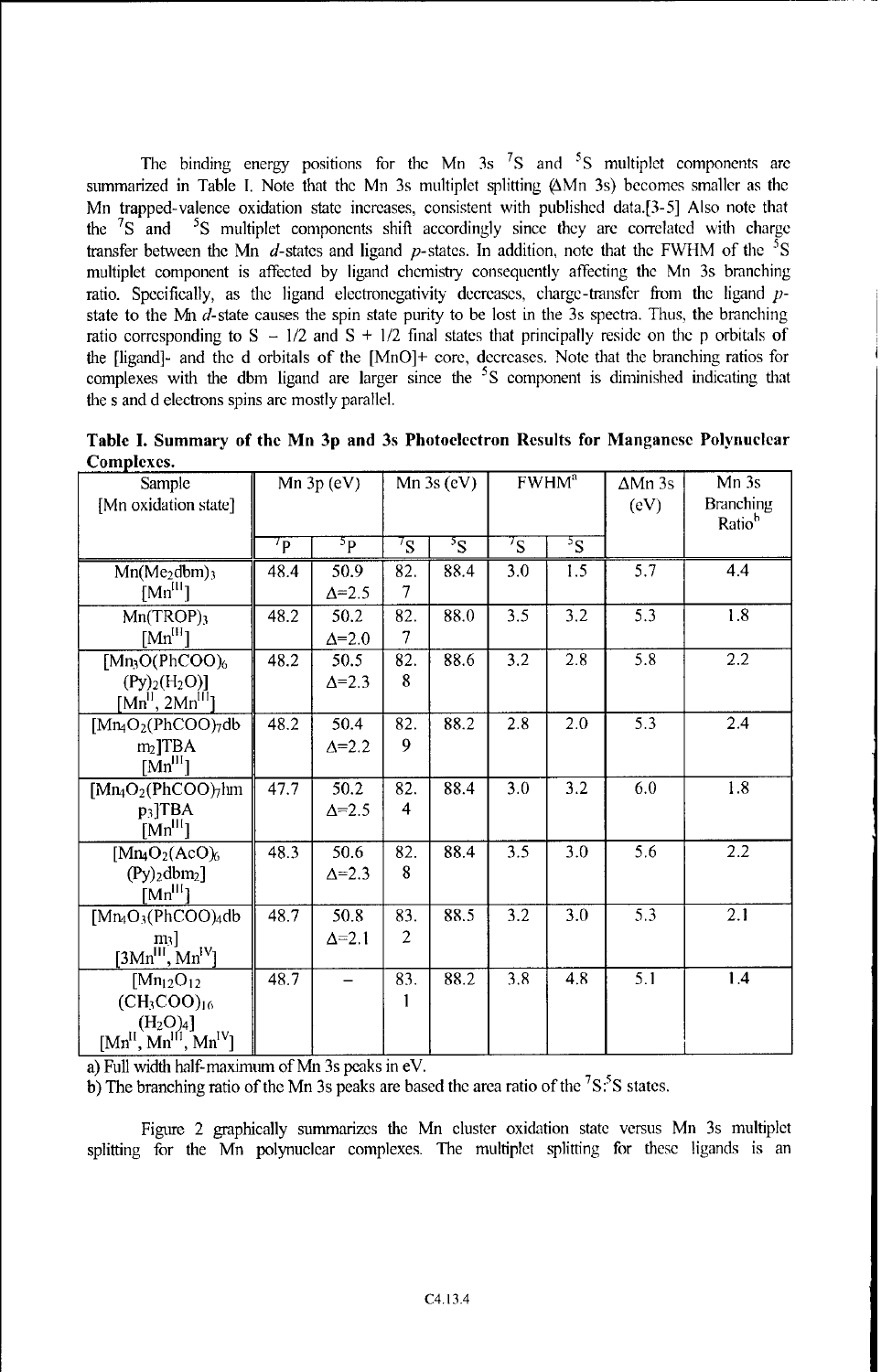indication of the 3s polarization by the 3d final states. Also, polarization of the ligand can delocalize mobile  $\pi$  electrons and thus affect multiplet splitting.



Figure 2. Mn cluster oxidation state versus Mn 3s multiplet splitting for the Mn polynuclear complexes.

#### **CONCLUSIONS**

We have presented the results of a systematic study of the 3s and 3p outer core-level multiplet splitting as a function of Mn cluster size, nuclearity and ligand type. Results show that the Mn 3p final state branching ratio changes as the Mn core size and trapped-valence oxidationstate increases. In addition, as the covalency of the larger complexes increases the 3p branching ratio is reduced. Results also show that the Mn 3s multiplet splitting became smaller as the Mn trapped-valence oxidation state increased. The observed multiplet splitting provides further understanding of these single-molecule nanomagnet materials.

#### Acknowledgments

This work was performed under the auspices of the U.S. Department of Energy by University of California, Lawrence Livermore National Laboratory under contract No. W-7405-ENG-48.

### **REFERENCES**

1. D. Ruiz-Molina, G. Christou, D.N. Hendrickson, Mol. Cryst. Liq. Cryst. 343, 335 (2000).